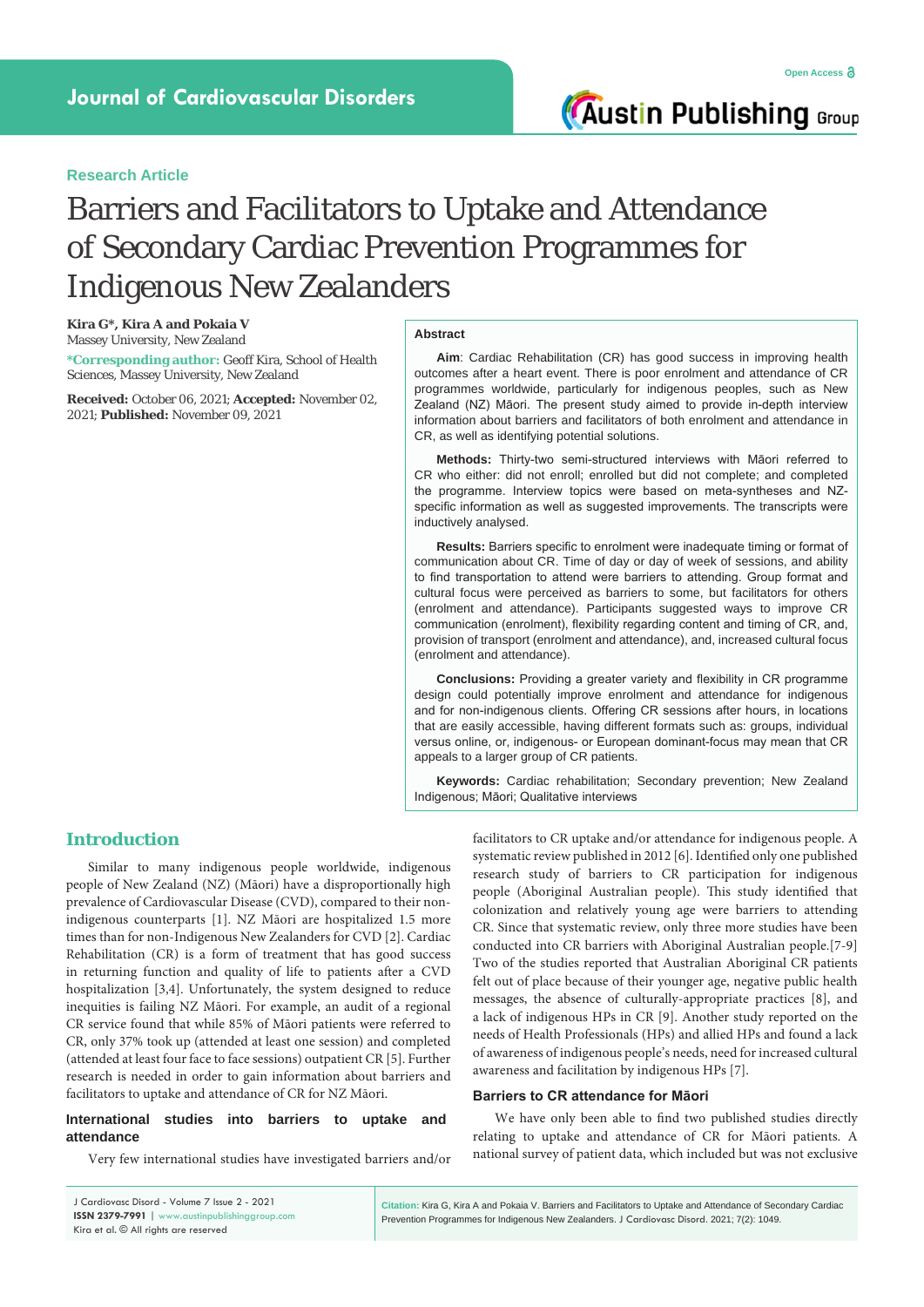to Māori, was conducted of factors associated with CR uptake and attendance, with 916 CVD patients [10]. They found that lack of access to transport was negatively associated with and having previously attended CR was positively associated with CR attendance. Penney [5] conducted the most in-depth analysis of CR attendance for Māori. Ten interviews were conducted in the Auckland District Health Board (DHB) region, with Māori who took up CR but who did not complete. The main findings regarding barriers to completing CR were travel distance, work commitments and perception of need [13].

A further two studies investigated barriers to attending CVD services in general, but not with a specific focus on CR. Those studies found that barriers included ineffective communication by HPs and insufficient relationship building were barriers to attending CVD care [11], and, lack of referral, difficulty accessing the services or patients not thinking that the services were relevant enough to them [12].

#### **The present study**

Four studies have been conducted into barriers and facilitators for CR attendance of indigenous peoples. All these papers were conducted with Aboriginal Australian people. Only one report has specifically investigated barriers to attending CR for Māori people [5]. That study focused on barriers to continue attending, as opposed to taking up CR. we have not been able to find any published study that has investigated reasons to uptake AND continued CR attendance, nor identifying potential solutions, for Māori people. The aim of the study presented in this paper was to gathering in-depth information about barriers and facilitators for or against taking up and continuing attending CR and potential solutions for improving CR attendance, for Māori patients referred to outpatient CR. Furthermore, unlike previous studies, the present study included a wider range of participants: patients who did not take up CR, who took up CR but discontinued and those who completed CR.

## **Methods**

In order to elicit in-depth information about uptake and attendance of CR, semi-structured interviews based on predetermined topics drawn from literature [5,6,13,14]. Māori were at the centre of the study rather than the majority populous, NZ European [15]. Guidance and support to conduct the interviews was provided by local Māori councils (rūnanga) throughout the central region of New Zealand. Furthermore, the study was led and interviews undertaken by a Māori health scientist (GK). These factors provide an assurance that a Māori worldview would underpin the study conduct. Ethics for this study was obtained from Massey University Human Ethics Committee Southern B 13/77.

The recruitment took place from October 2014 to January 2015. Inclusion criteria were patients who self-identified as Māori and had been referred to CR in the previous two years from six DHBs in the central region of NZ (Whanganui, Hawkes Bay, Midcentral, Wairarapa, Hutt, and Capital and Coast). CR staff identified those that had or had not participated in CR and contacted the patients to gauge an initial interest to participate. Those patients' that expressed interest and consented had their contact details passed on to GK to undertake recruitment.

Patients who did not enrol in CR (uptake), enrolled but attended only 1-4 sessions (did not complete) and patients who enrolled and completed five or more sessions (complete) had attended and who did not attend CR were interviewed. Participants were also invited to include one (or more) support person/people in the interview. If the participant chose to include support people, patients and support person/people were interviewed together.

The interviews took place face-to-face at a location that was convenient and neutral for the interviewee. In a few cases, at the behest of the interviewee, the interview was held in a public place such as a café. As tikanga (Māori code of ethics) would dictate an initial period of exchanging personal information (mihi) took place and all patients interviewed were given a koha (gift) of NZD\$50 (US\$33, EUR€29) in the form of a grocery voucher. Interviews were recorded using an ICD-UX543F digital recording device (SONY) and notes were taken by the interviewer. Interviews lasted between 30 minutes to two hours.

The interviews were structured around a set of topics. The participants could talk about the topics in any order they chose. Interview topics were:

Opinions on CR in general, CR uptake and continuation

Provision of information: how, where and when, and by whom, the patients were provided with information relating to CR; where there any follow up information

- Why they (did not) enroll(ed) and attended CR
- Support that could have enable uptake and attendance

Suggested improvements to CR in general and how to increase CR uptake and attendance

The interviews were transcribed. The transcripts were analysed using QSR NVivo 10©. The coding was conducted following a general inductive approach [16]. Both authors independently closely read the manuscripts. Using NVivo, both authors then created detailed themes. These themes where then refined to core themes as per the aim of the study, which were: reasons against taking up CR, reasons for taking up CR; reasons against continuing CR; reasons for continuing CR; and suggested improvements. Using the main aims of the study as a structure, that is reasons for or against taking up CR, the detailed subthemes were discussed, to ensure that the quotes accurately represented the views of the participants.

In order to ensure that the reader can quickly ascertain key attributes relating to CVD, such as age, gender and attendance at CR, for each quote, the gender, age and attendance (and number of sessions attended) was noted. In the example below the participant was male, 53 years old and attended two CR sessions:

#### *M, 53yo, attended [2] : <text>*

If the support person made the statement, the word "supp" was added. For example

*M, 53yo, attended [2], supp: <text>*

For the participants who did not attend CR, the number of sessions attended was changed to DNA (did not attend) as in the example below:

*F, 66yo, DNA: <text>*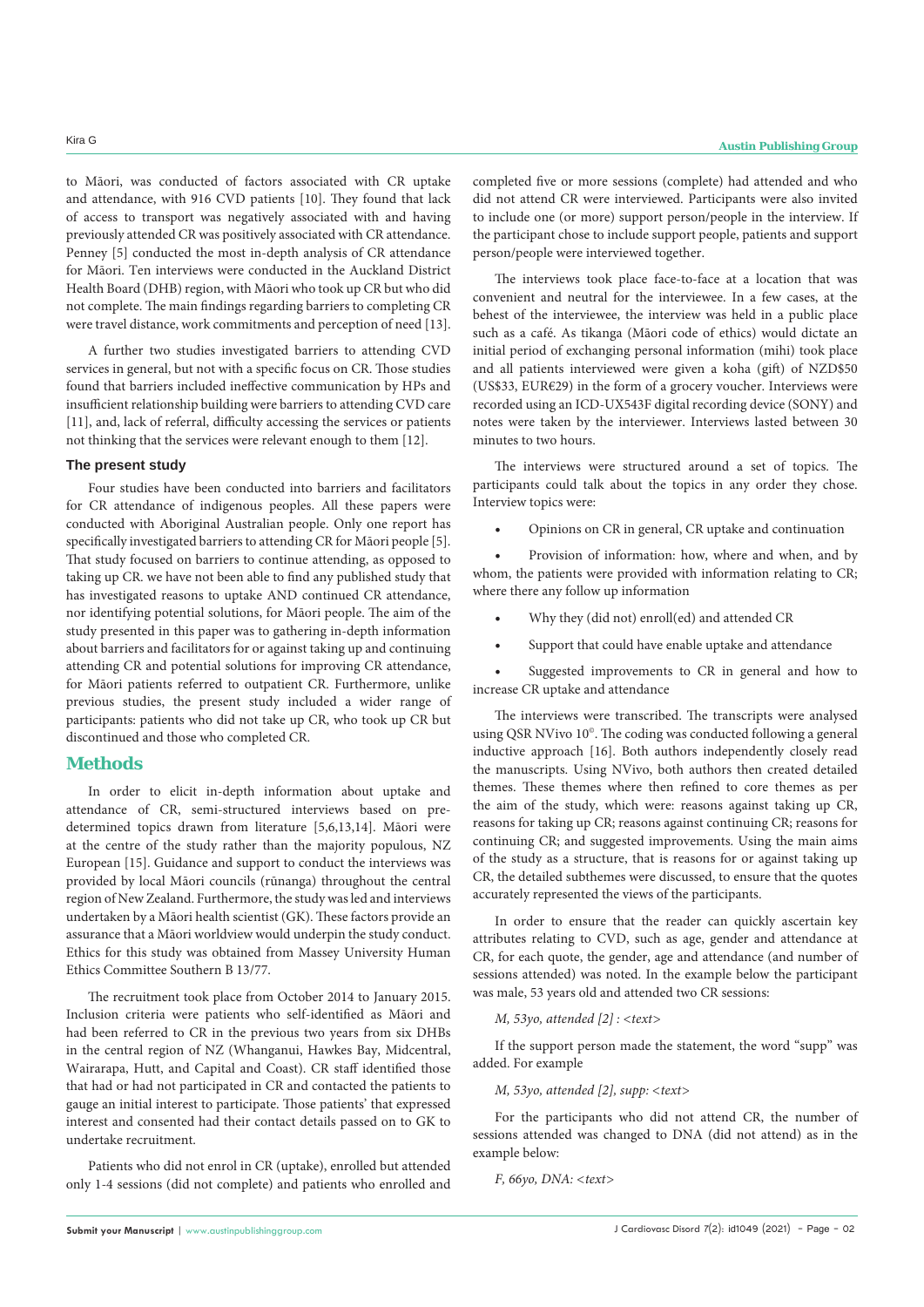## **Results**

A total of 43 patients were contacted for this study. Two patients declined to participate and nine were unable to be interviewed due to scheduling conflicts. Thirty-two patients consented and participated in a single interview. Thirty-nine percent  $(n = 12)$  included one or more support people in the interview. The average age of the patients was 61 years old and there were less women than men (Table 1).

### **Uptake**

Twenty-one participants (66%) had enrolled in CR and in their interview stated various reasons for taking up CR. In contrast, those that had not enrolled in CR had cited different reasons for not taking up CR. These reasons for or against uptake are discussed in detail in the next two sections.

**Reasons for enrolment:** For those who took up CR, the primary reason was to obtain more information about their disease.

*M, 53yo, attended [2]: I was pretty keen to go to the group too once I heard about it. Because it was education for me around heart disease and looking after yourself.*

*M, 46YO, ATTENDED [7]: So I was really keen to go through the rehab and find out more about what was going on with me… I didn't really know what any of the heart disease or anything like that was.*

One participant stated that a respected elder encouraging them to attend

*M, 47yo, attended [3]: The other one is, the way I look at it, and I've had [CR uptake] explained to me by a couple of kaumātua [respected elder male], they say to me, "Boy, you're no use to your whānau [family] if you're not alive."*

Another reason for attending was due to provision of transport.

*M, 55YO, ATTENDED [5]: They [CR unit] have a van that goes around and picks people up if they can't get there.* 

**Reasons against enrolments:** The reasons participants provided for not taking up CR included communication issues, a lack of perceived want or need to attend and practical reasons.

**Communication issues:** There were comments about the lack of or inappropriate communication about CR.

Some patients reported not having been told about CR or if they had been provided with information, they did not remember or understand the communication.

*M, 75yo, DNA, Sup: I'm not sure, Cardiac Rehabilitation programme, never heard of it... So I just thought ok, cardiac rehabilitation is just getting well.*

*M, 62YO, DNA: They might have [mentioned CR in hospital] but I wouldn't have a clue, I cannot remember.*

One patient remembered being told about CR in hospital, but did not believe he was contacted about CR as an outpatient.

*M, 51YO, DNA: In the hospital, they told me this is what will happen, you will probably get called up to come in to rehab… but never got called in.*

How and when information about CR is communicated may

**Table 1:** Characteristics of participants.

|                                   |                | Men (n=21)   Women (n=11)   Total (n = 32) |    |
|-----------------------------------|----------------|--------------------------------------------|----|
|                                   | 21             | 11                                         | 32 |
| Age                               |                |                                            |    |
| Average                           | 60             | 64                                         | 61 |
| Min                               | 43             | 43                                         | 43 |
| Max                               | 78             | 77                                         | 78 |
| <b>Attendance</b>                 |                |                                            |    |
| Completed (5 or more<br>sessions) | 8              | 5                                          | 13 |
| Attended (1-4 sessions)           | 5              | 3                                          | 8  |
| Did Not Attend                    | 8              | 3                                          | 11 |
| <b>District health board</b>      |                |                                            |    |
| Capital and Coast                 | 6              | 0                                          | 6  |
| Hawkes Bay                        | 5              | $\overline{2}$                             | 7  |
| <b>Hutt Valley</b>                | $\overline{2}$ | 3                                          | 5  |
| Midcentral                        | $\overline{2}$ | 3                                          | 5  |
| Wairarapa                         | 3              | 2                                          | 5  |
| Whanganui                         | 3              | 1                                          | 4  |

\* District Health Board: Regionally appointed institution in NZ that allocates healthcare resources.

affect the choice to take up CR. Shortly after heart surgery may not be the best time to provide information to patients about CR.

*M, 75yo, DNA, Sup: Afterwards [the surgery] he is too out of it to listen to what somebody is saying. … He needs to get well first… maybe a follow up a week later to say this is a program that is available*

**Format of communication:** Furthermore, a number of participants stated that the reading material was difficult to digest.

*M, 75yo, DNA, Sup: Look how much information there is [in the information pack] I am not going to read all that … See it [first page] has nothing here about there being a cardiac rehabilitation programme available.*

*M, yo, DNA: All those flash wordings on that bit of paper doesn't mean an iota to me… I don't know what I'm looking at.* 

*M, 62YO, DNA: I'm not a very good reader, I get hōhā (upset) too quickly. And I think, yes I will do it when I get home and then as soon as I get home, that is it, file it in the rubbish bin. As soon as I don't understand anything that's it and I just lose it.*

**Practical reasons:** There were also practical reasons why patients did not take up CR. These included a lack of available programmes in their area.

*F, 60yo, DNA, Sup: We've got nothing here [CR] to my knowledge. Well if we have, I don't know about them. My new doctor hasn't said anything; the practice hasn't said anything; [CR Nurse] didn't say anything*

Some participants were not financially or physically able to travel to attend CR.

*M, 62YO, DNA: All that travel and I couldn't drive or anything for a long time afterwards… I couldn't afford to go anywhere. I told my [CR] nurse that I wouldn't mind going but I have no money to go.*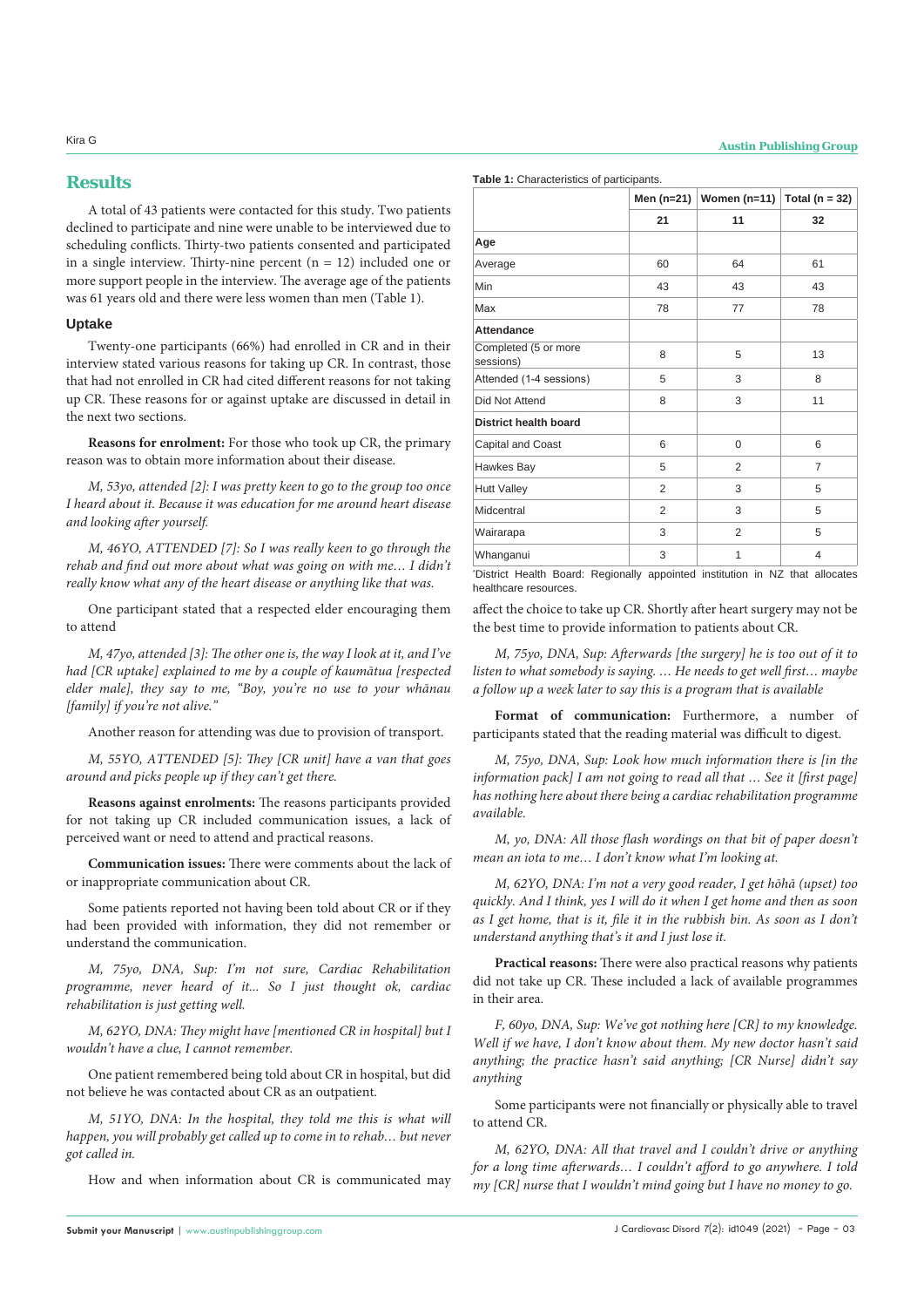*F, 70YO, DNA: [if] it [CR] is within my reach and I am not going to be travelling.*

*M, 62YO, DNA: Something may just happen when I'm walking and traveling [to CR].*

**Lack of perceived need for uptake:** Some participants stated that they were aware of but chose to not attend CR. Some participants felt that the information they had been provided with was sufficient for them to do the rehabilitation by themselves.

*M, 71YO, DNA: I reckon I can do the recovery bit by myself. Group therapies and that don't turn me on…*

*They gave me all the books and that; what I've gotta do. All the information's there.*

*M, 63YO, DNA: I didn't (attend) because I knew the education I had been given was enough for me*

*Some participants reported feeling so good after the surgery that they did not feel a need to attend CR.* 

*M, 67YO, DNA: When I came out of Wellington [after the heart surgery], I felt friggin' fantastic.*

**Unsuitable CR programme format:** Another reason for choosing to not take up CR included an unsuitable format of CR sessions.

*F, 66YO, DNA: I couldn't be bothered. I'm not trying to be horrible but they [CR] just don't tickle my fancy.*

There was a lack of interest in group-therapy.

*M, 71YO, DNA: I reckon I can do the recovery bit by myself. Group therapies and that don't turn me on.*

*M, 43YO, DNA: One of the problems I have with the groups [CR] is my age…I feel awkward [being so much younger than other clients] so I don't go… I know [that] angina is an old person's problem*

### **Attendance**

Some of the reasons for discontinuing were similar to reasons for not taking up, such as a perceived lack of relevant information, dislike of groups or practical reasons. However, there were also issues relating to institutionalised barriers where structural policies, procedures or processes did not promote attendance by Māori. In contrast, reasons for continuing to attend CR were similar to reasons for uptake, such as a desire to obtain information about their condition and practical support, but also reasons such as sharing with others, and a Pākehā format. These findings are discussed in more detail in the next two sections.

**Reasons for attendance:** People made a personal commitment to attending and felt that they owed it to themselves and others to go.

*M, 78yo, attended [6]: what I really wanted to do, was to make sure that I didn't take for granted the operation that I had … I believed I owed them and myself the right to do everything they'd told us to do.*

**Obtaining information:** One reason for continuing to attend CR was to obtain information about their condition. Patients went to CR to seek out information about heart disease in general and what they could do to avoid it happening again.

*M, 47YO, ATTENDED [3]: I think it's a natural sort of curiosity* 

*of ours that when something happens to me... And, "What can I do to help with that next time?"*

There was also a desire to obtain practical information about, for example, shaving.

*F, 43YO, ATTENDED [6]: I was so freaking out because I was told that if you cut yourself it takes ages because of the clotting. So at one of our sessions I said … 'what the heck do you use to shave your legs because I am frightened to go near a bl\*\*dy razor'.*

Some patients were unsure about attending CR, but once they realized that the information was useful, they continued going.

*F, 77YO, ATTENDED [8]: I thought "No, this is good, this is helping me. This is going to help me"*.

It was also valuable for clinicians to take a plain language and less formal stance.

*M, 78YO, ATTENDED [6]: One of the specialists sat down and said, "I want you to ask me questions… And don't be shy, any question. You might think it's silly. It may be the first time I've ever heard it, so please talk."*

Group support: Patients reported that it was a relief to share about their heart condition with and/or listen to others in the group. They also liked talking with other people as a group.

*M, 57YO, ATTENDED [6]: You had to say your name and what you had and you started talking about it and that sort of gave a big relief as well… Listening to what they have been through and what I have been through.*

*M, 46YO, ATTENDED [7]: And that was quite good because they were quite willing people to share their experiences.*

*M, 78YO, ATTENDED [6]: What I liked about it was the talks we had as a group.*

Another reason for continuing with CR was the positive experience of sharing with, discussions and learning from other attendants.

*F, 68YO, ATTENDED [21]: lots of discussion, lots of sharing, lots of learning and each time there's different people voice their concerns and their experiences and so from their experiences you learn … The Tuesday sessions are so empowering.*

*M, 46YO, ATTENDED [7]: I think the thing was the older people had a lot of friends who had had problems, so their knowledge was a lot higher… There was quite a bit of information coming from some of the other attendees in terms of the ability to go to one of the local gyms franchises that have sort of like a heart rehab type thing.*

**Practical support:** Practical support, such as transport provided to assist with attending appointments, enabled attending CR.

*M, 55YO, ATTENDED [5]: They [CR] have a van that goes around and picks people up if they can't get there.*

*M, 46YO, ATTENDED [7]: He [father] was really supportive… And he actually took me to the first couple of sessions.*

**Pākehā format:** While lack of Māori involvement was an issue for some participants, others felt a Pākehā format suited them better.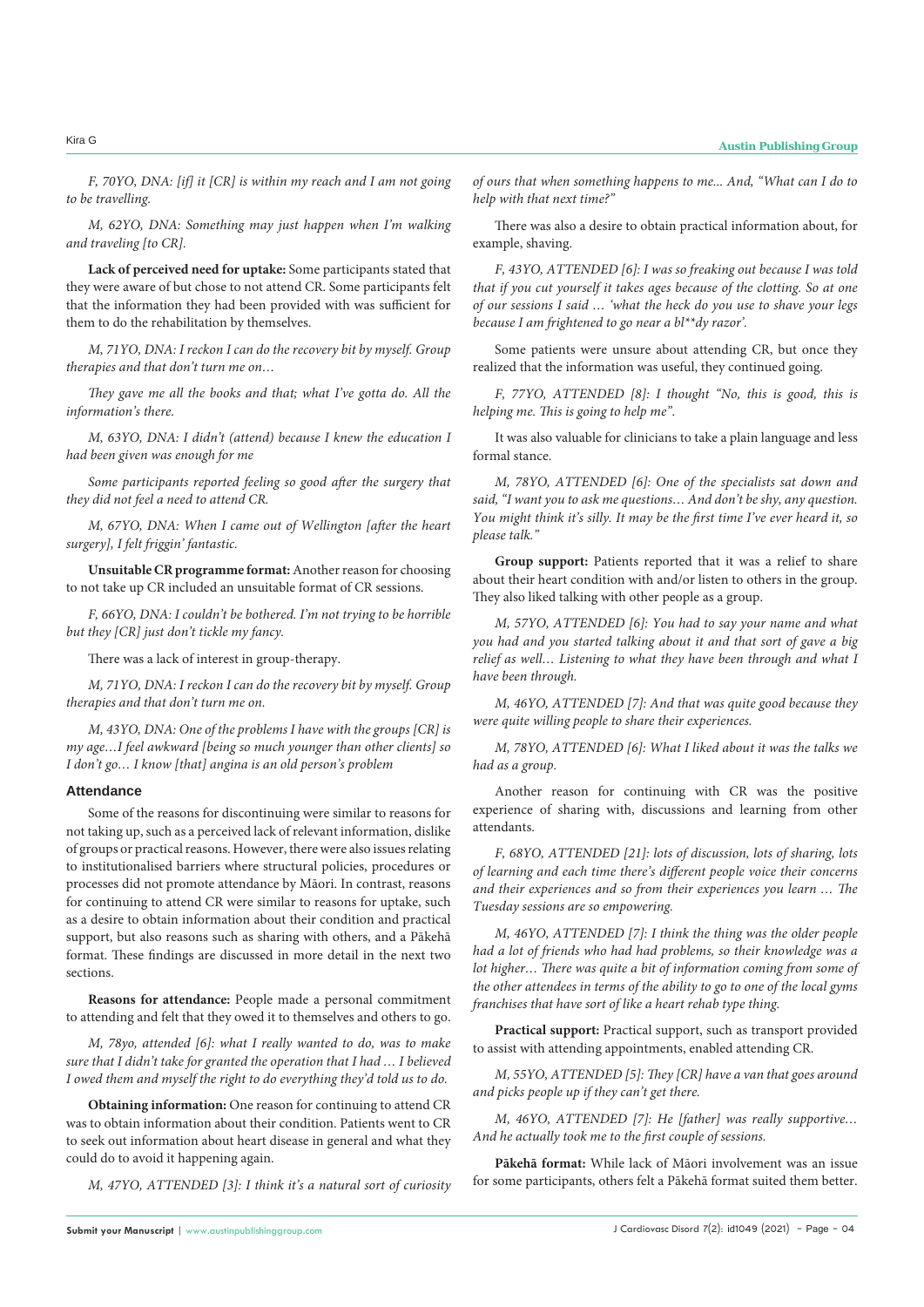A few participants expressed that they felt more comfortable with Pākehā rather than Māori ways, and preferred non-Māori CR.

*F, 67YO, ATTENDED [6]: I'm more Pākehā, sorry… My son would laugh... He once called me a potato, dark on the outside and white on the inside.*

*M, 46YO, ATTENDED [7]: I'm the white sheep of the family. I'm the only one that can't speak Te Reo. And my wife is Pākehā. So in terms of having a Māori-focused programme, it's not a big thing for me.*

A participant specifically said that she did not want CR at a marae.

*F, 67YO, ATTENDED [6]: I'm not keen on the Marae because to me it's completely foreign, I've probably only been once or twice in my life.*

#### **Reason against attendance**

**Institutionalised Barriers:** No direct racism was reported by participants in CR, however participants reported structural barriers that primarily affected Māori. Some felt that there was inadequate Māori involvement in CR, both in terms of the HP's holding the CR and the patients attending CR.

*M, 55yo, DNA: I'm a bit of a sook about Māori things. I always find it really neat when I'm there with a kaumātua and that, but they were just Pākehā (non-Māori) kaumātua*.

*M, 53yo, attended [2]: I was one of the youngest ones at the time I went, all the elderly European men ... A lot of them were 60 and 70.*

There was also a perceived lack of Māori spiritual practices in CR.

*M, 47YO, ATTENDED [3]: when we look at the services that provide for these people [Māori] that are high risk, you don't have any tikanga [Māori conventions and protocols] in place.*

*M, 45YO, ATTENDED [3]: If we go back to our ancestors before they did any travelling they did the Karakia to appease with our Atua… you have to get those things down [in CR], and that's how I see it. And that's what I have been thinking about how to approach our people [for CR].*

**Lack of relevance:** People also talked about that there wasn't any useful or relevant information specific to them.

*M, 73yo, attended [1]: But to me I thought it was a waste of time because they told me nothing more than I already knew… to tell you the truth, I was bl\*\*dy bored*

*M, 45yo, attended [3]: It was a generic thing for everybody.*

Other participants stated that they stopped going because CR did not fit with them.

*F, 43yo, attended [6]: I was the youngest one out of the lot and none of them had what I had... It was really hard to relate to. Like I could completely feel what was going on for them but I couldn't relate.*

*F, 55yo, attended [3]: A lot of the patients are a lot older than me, so it was more geared to sort of 70+ so I found it quite a bit boring*

*F, 43yo, attended [6]: I went back at the beginning of another intake … It didn't click in for me.*

**Dislike of group therapy:** There were some of comments relating

to patients' dislike of group therapy. Some participants preferred to do CR on their own, rather than in a group. Another patient stated that she didn't like groups sharing.

*F, 68yo, attended [1], Sup: I'm gonna do my own because I'll start walking and all that sort of thing*.

*F, 55yo, attended [3]: I think the last one that I went to was about heart patient support group or something and it just seemed to be a bit sad, sitting round and talking about how sad you all are… Yeah, it just seemed you're all going to talk about your operation forever more.*

**Returning to work:** Some participants stated that they discontinued with CR because of returning to work. They also stated that because CR is usually held during day hours, it was not possible for them to attend because of a need to work.

*M, 45yo, attended [3]: I stopped going to the rehabilitation class after four weeks and went back to work*

*M, 46YO, ATTENDED [7]: The problem is it's [CR] during the day, when I'm working… So that was bit of a disappointment, in terms of I would have liked to have kept going to those, but being in the middle of the day it's just too hard.*

#### **Suggestions for improving enrolment and/or attendance**

For some issues, participants made suggestions for how to improve uptake and attendance. The suggestions were predominantly relating to these main themes: improving communication, increase emphasis on Māori specific needs and practical improvements.

**Enrolment-Improving communication:** There were suggestions provided on how to improve communication about CR. A number of specific suggestions were made, such as putting information on posters on the wall in the pre-operative area.

*M, 75YO, DNA: you sit there long enough waiting to get called so you read all the things on the wall. But if I had seen… cardiac rehabilitation programme I would have said, gee what is that?*

A variety of formats were preferred for receiving information once they had arrived back at home. Some people preferred online information, such as email or internet.

*F, 55yo, attended [3]: Oh email's probably the best for me.*

*F, 68YO, ATTENDED [21]: Oh nanny Google I love nanny Google.*

*M, 75yo, DNA: I should be able to go online and find out who is running this in [Location].*

Whilst others did not use the internet at all and preferred other forms of communication.

*M, 74YO, DNA: Sorry he can't turn the computer on.*

*F, 60YO, ATTENDED [6]: No I haven't got internet.*

*M, 67YO, ATTENDED [8]: Mail is alright. Sometimes I may not be home for a phone call and I'm no good on the internet*

**Enrolment and attendance: Increased Māori emphasis:** A lot of participants suggested that an increased emphasis on Māori specific needs could improve uptake and attendance. There were suggestions that being able to talk to someone Māori, either a health professional or kaumatua, or having a Māori person represent them would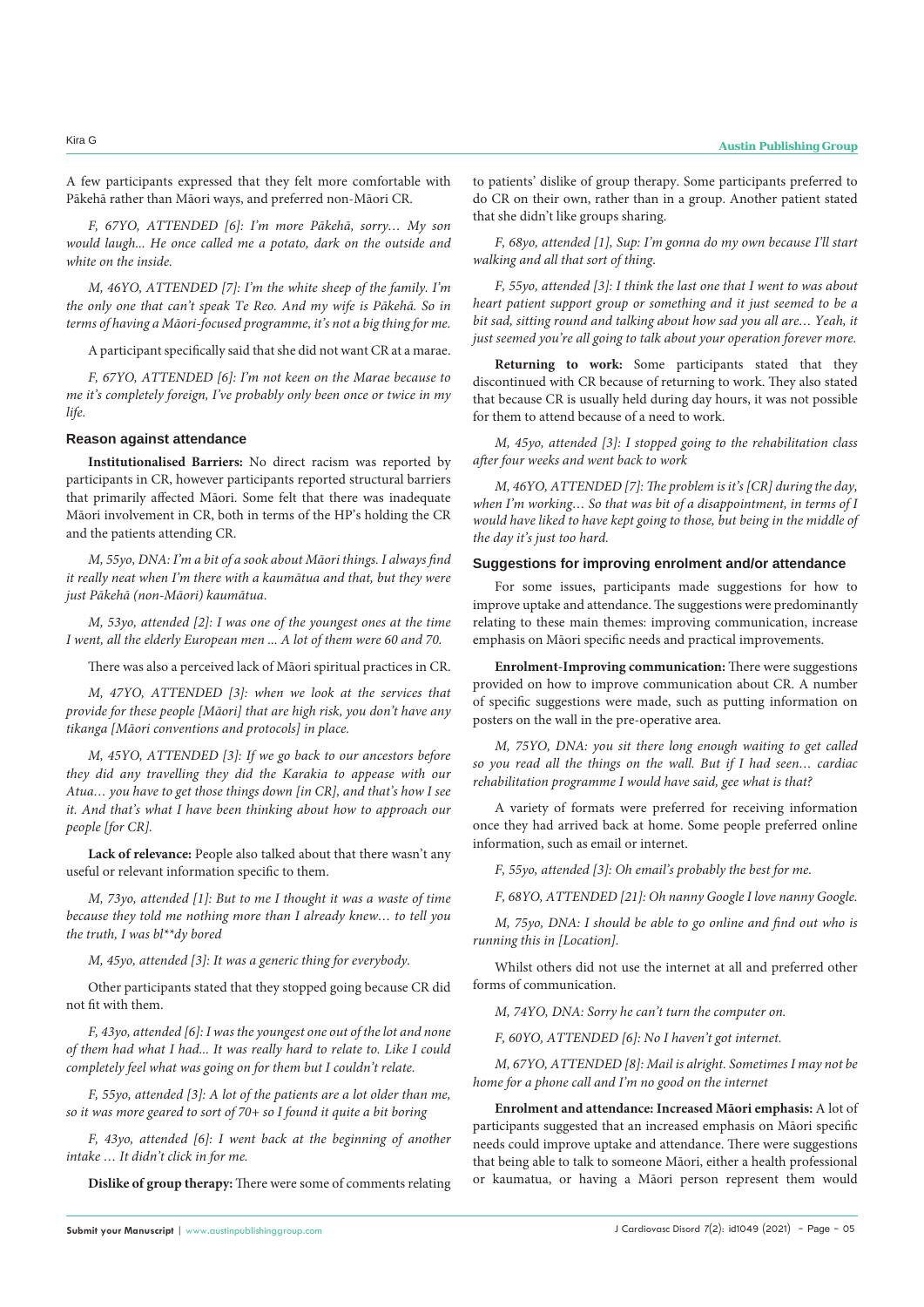improve CR uptake and attendance.

*M, 51YO, ATTENDED [3]: one of the things that I felt would have really benefited me would have been being able to talk to somebody that was Māori.*

*F, 60yo, attended [6]: I wouldn't mind seeing more Māori practitioners dealing with things like that. Like a Māori perspective of the medical team.*

Participants also brought up the importance of support people, in terms of being able to bring a support person to CR sessions and also providing support for the support people.

*F, 55yo, attended [3]: I think you might attract more Māori if you did, cos I notice that the ones that were there were all quite extrovert… a lot of people are quite whakamā about that kind of thing [CR]. If they were able to bring someone with them that might attract more people.*

*M, 43YO, DNA: Allow me to bring them [wife and daughter] with me. The rehab said that my wife could come…*

*M, 55YO, DNA: Even if there's something you want to ask but you feel you can't. Like the [nanas] will step in and they did. You're going to overstep the boundaries if you ask certain questions but they don't care, they will just jump in and ask it for you. … The kaumātuas. That's why it is important we have marae-based.*

There was a need to ensure that patients did not feel like the CR is seen as charity, or that the patients were a burden.

*F, 55yo, attended [3]: And you know that our whānau do not like charity, and they do not like people feeling sorry for them, and they do not like being told how to live their lives.*

**Enrolment and attendance-Practical improvements:**  Participants made a number of suggestions for practical improvements of CR sessions. These suggestions included offering CR outside of working hours.

*M, 46YO, ATTENDED [7]: Yeah, out of the nine to five, Monday to Friday slot would have been cool.*

One participant stated that a running the CR later in the day, might suit some better.

*M, 43YO, DNA: I have problems with mornings [due to sleep problems]… it takes me on average 2 hours to roll out of bed before I do anything… by 10-11 you are ready to go do something. Things take a bit longer… the programmes are a bit early for me.*

One participant suggested more flexibility of when to start with CR

*M, 55YO, ATTENDED [5]: I thought six weeks was too far away for me. I thought they would get me in within four weeks…*

Another suggestion was to provide transport to attend CR.

*F, 55yo, attended [3]: I always think of the [TV] ad with the cervical smear, and they pick them up in the van and they all go together. I think if you could find a way to do that.*

## **Discussion**

This study contributes new knowledge regarding patient views

of CR that have the potential to improve enrolment and attendance. When and how information was provided was identified as a barrier to enrolment. Providing information in at least one alternative format or timing has the potential to improve enrolment. This is consistent with the review conducted by Neubeck et al [6]. Furthermore, time of day, day of week, location, or start date of CR course, were barriers to both enrolment and attendance. More variety and flexibility in both those areas could potentially improve enrolment and attendance across populations in general, but primarily for indigenous people. Other aspects were, based on individual preference, both barriers and facilitators for enrolment and attendance. For instance, while some participants reported the group format as a barrier to enrolling and attending, others reported it as a facilitator. Similarly, some participants reported that the European-dominant format of CR was adequate, however others reported it as a reason not to attend. Different from some colonised nations, NZ Māori have a bipartisan viewpoint as a result of inter-marriage and living in a colonial nation under English government. These findings suggest that some aspects of CR may need to be designed to meet individual needs, which was also reported by Angus et al [13]. Having different options of group or individual or online formats and indigenous- or Europeandominant focus may mean that CR is appealing to a larger group of CVD patients.

#### **Communication**

Neubeck et al. [6] identified that communication (as a service barrier), in general, by referrers and CR staff is poor and that this contributes to poor enrolments. Previous studies of CR utilization found that ineffective communication by HPs or lack of perceived referrals were reasons for not utilizing CR services [17-26]. Some patients in the present study indicated that they were not able to remember information about or being invited to attend CR. However, according to hospital records, all the participants in this study had been provided with information about CR and invited to attend.

The amount of written material was identified as a particular burden felt by patients. The strong emphasis on health literacy in contemporary healthcare indicates that this is an aspect that is slow to change. One patient pointed out that the discharge material didn't have any reference to CR or contact details of CR staff on the first page. In contrast, some participants who had enrolled and attended CR, pointed out times where they had received excellent communication which encouraged their participation. This may be indicative of individual variance in hospital experience and levels of literacy. At all times the level of health literacy should be aimed at the most effective means of communication based on the patients' needs.

This suggests that improvements may be needed to enable a wider appropriateness of communication: 1) follow-ups postdischarge to ensure that patients are sufficiently able to understand the information; 2) For patients under the influence of medication, post-surgical trauma, or stress that affects memory, repeat contact and reminders may be needed. 3) The written material that issued to patients on discharge, needs to be redressed to be brief and more easily understood by people who have limited or no heart care knowledge; 4) Providing information in electronic format, such as email, websites, smart phone apps, or social media; 5) Face-to-face hospital ward access by a CR representative, preferably Māori, to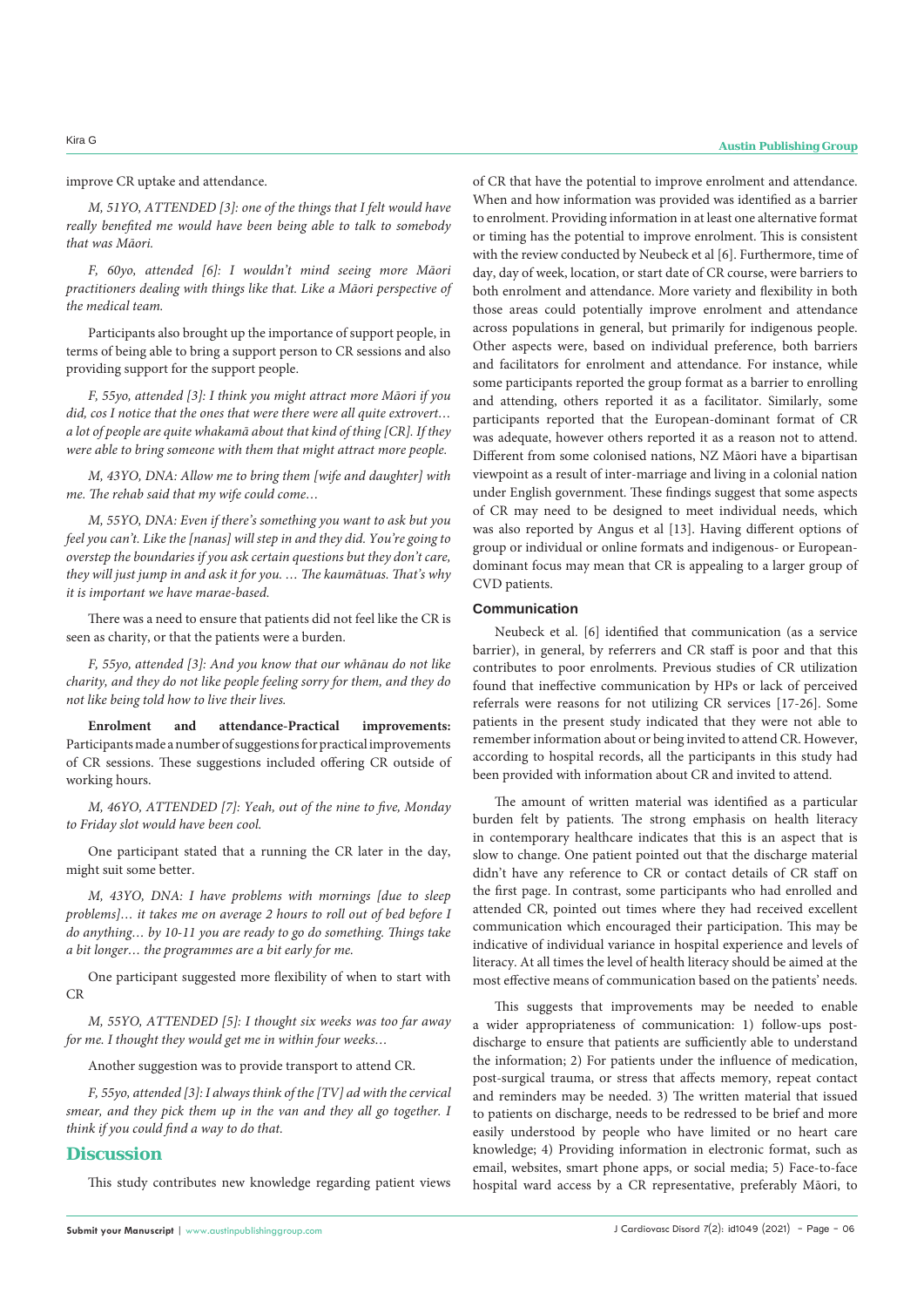establish a relationship with the patients and pass on information could be advantageous to encouraging CR uptake; 6) posters on the ward walls or online information.

#### **Flexibility in CR timing and accessing CR location**

Many of the participants were of working age. This is similar to other reports, such as, Robson et al. who reported that, for people aged 45-64 years old, ischaemic heart disease was three times higher (male) and 4.39 times higher (female) for Māori compared to NZ European [2]. Moreover, Penney [5] also found that work commitments were a barrier to CR completion. CR in NZ is commonly held during business hours, a time of day that may be inconvenient for patients who need to work. Holding CR sessions outside of business hours and covering information aimed at patients who are still in working age, may enable and entice more Māori to enroll in and attend CR.

Common to the international literature [6], location difficulties, such as unavailability in the local area, being unable to travel to CR location or being unable to afford transport to attend CR also figured in this study. Most of the participants found that they were not allowed to drive in the first few weeks since their heart event. To complicate matters, whānau were unavailable to provide support because they were unlicensed, working, or living too far away.

There are pragmatic programmes that have addressed some of these issues. For example, a home-based programmes, such as the Heart manual or its modified NZ version, the Heart Guide Aotearoa (HGA), Manaaki Manawa are potential alternatives that address both timing and location barriers [27,28].

Furthermore, a review suggested that providing transport to group-based therapy would be a useful factor to address difficulties in accessing the CR location [6]. In the indigenous context, where rapport is more important in many indigenous cultures than in their non-indigenous counterparts, free transport could promote a principle of tikanga (kotahitanga) - bringing the patients together as one. The group bond could be established early and also negate any feelings of being a burden on whānau or the health system.

#### **Individualized programmes**

Despite reviews highlighting that the individual preference of the patient should be reflected in their CR referral, the process of doing so hasn't been well-established [27,29]. In a small (n=17) nonindigenous study Wingham et al. concluded that "understanding the factors that influence patient's choices may help professionals guide them to the most appropriate CR method and hence improve uptake" [30]. Certainly, alternatives to the traditional approaches are needed to meet the needs of patients [25,31]. Despite this data regarding individual preference for CR approach, there is little empirical evidence testing the concept on uptake [29]. This may be due to the associated cost of running two or more approaches or lack of qualified staff to resource programmes. In any case, future interventions should take note of this for further study. Although home-based interventions, such as Heart Guide Aotearoa (HGA) [28] and Manaaki Manawa [32], have attempted to address some of these barriers, this research highlights that patients' needs require more than one variation of current practices.

**Māori centric or not:** Some patients expressed concerns about lack of Māori and Māori focus involved in CR. The tikanga principle

**Submit your Manuscript** | www.austinpublishinggroup.com

of whakawhanaungatanga (relationship building) between CR staff and patient was suggested and could be bridged by a Māori liaison, particularly an elder [11]. A liaison could fulfil a number tasks of such as patient confidant and act as public advocate for issues perceived by patients to be socially awkward or inappropriate (tapu), and providing equity in power balance (aroha ki te tangata) during visits to patients in hospital, attending CR, and follow up post-outpatient CR. Although DHB's do provide this service, the patients in this study indicated that they are not highly utilised in phase two CR (discharged patients) and that this point serves as evidence to redress this inequity. The liaison could assist in the instance where the patient preferred the generic approach to the Māori-responsive approach.

## **Strength and Limitations**

Strengths of this study were that an indigenous population, New Zealand Māori, were recruited from multiple DHB regions, giving a broader view of Māori perspectives. Further, unlike most other publications on indigenous people's attendance in CR, this paper interviewed people who did not enrol, in addition to those who did enrol. For qualitative in-depth interviews, this study had a relatively large sample. An additional strength was the application of cultural protocol, tikanga, which governed how the participants were approached and addressed.

A limitation of this study is that, the results from this study, as with all qualitative research, has limited generalisability. However, given that there was overlap with previous work, the support for the patient views and their recommendations is promising. Another limitation is that it is possible that some people who did not take up CR also did not allow for their details to be forwarded to the research team, thereby excluding their views from the study.

## **Conclusion**

This study has identified pragmatic recommendations for enhancing CR programmes which could potentially increase appeal of CR to a larger portion of indigenous and non-indigenous people. More variety and flexibility in terms of communication about CR, and, timing and accessibility to locations of CR sessions could potentially improve enrolment and attendance for all patients [6]. Moreover, some aspects were perceived as barriers by some patients while facilitators for others, which suggests that meeting individual needs is important in order to improve both enrolment and attendance. Offering CR sessions after hours, in locations easily accessible, having different options available such as: groups, individual versus online, or, indigenous- or European dominant-focus may mean that CR appeals to a larger group of CR patients. Future intervention research is needed to assess what aspects may be most effective in increasing appeal of CR.

#### **References**

- 1. [Bramley D, Hebert P, Jackson R, Chassin M. Indigenous disparities in](https://researchspace.auckland.ac.nz/handle/2292/4674)  [disease-specific mortality, a cross-country comparison: New Zealand,](https://researchspace.auckland.ac.nz/handle/2292/4674)  [Australia, Canada, and the United States. N Z Med J. 2004; 117: 1-16.](https://researchspace.auckland.ac.nz/handle/2292/4674)
- 2. [Robson B, Harris R. Hauora: Maori Standards of Health IV. A study of the](https://www.otago.ac.nz/wellington/departments/publichealth/research/erupomare/research/otago019494.html)  [years 2000-2005. Health \(San Francisco\). Wellington: Te Roopu Rangahau](https://www.otago.ac.nz/wellington/departments/publichealth/research/erupomare/research/otago019494.html)  [Hauora a Eru Poomare. 2007.](https://www.otago.ac.nz/wellington/departments/publichealth/research/erupomare/research/otago019494.html)
- 3. [Lawler P, Filion K, Eisenberg M. Efficacy of exercise-based cardiac](https://pubmed.ncbi.nlm.nih.gov/21982647/)  [rehabilitation post-myocardial infarction: a systematic review and meta](https://pubmed.ncbi.nlm.nih.gov/21982647/)[analysis of randomized controlled trials. Am Hear Journal2. 2011; 162: 571-](https://pubmed.ncbi.nlm.nih.gov/21982647/)